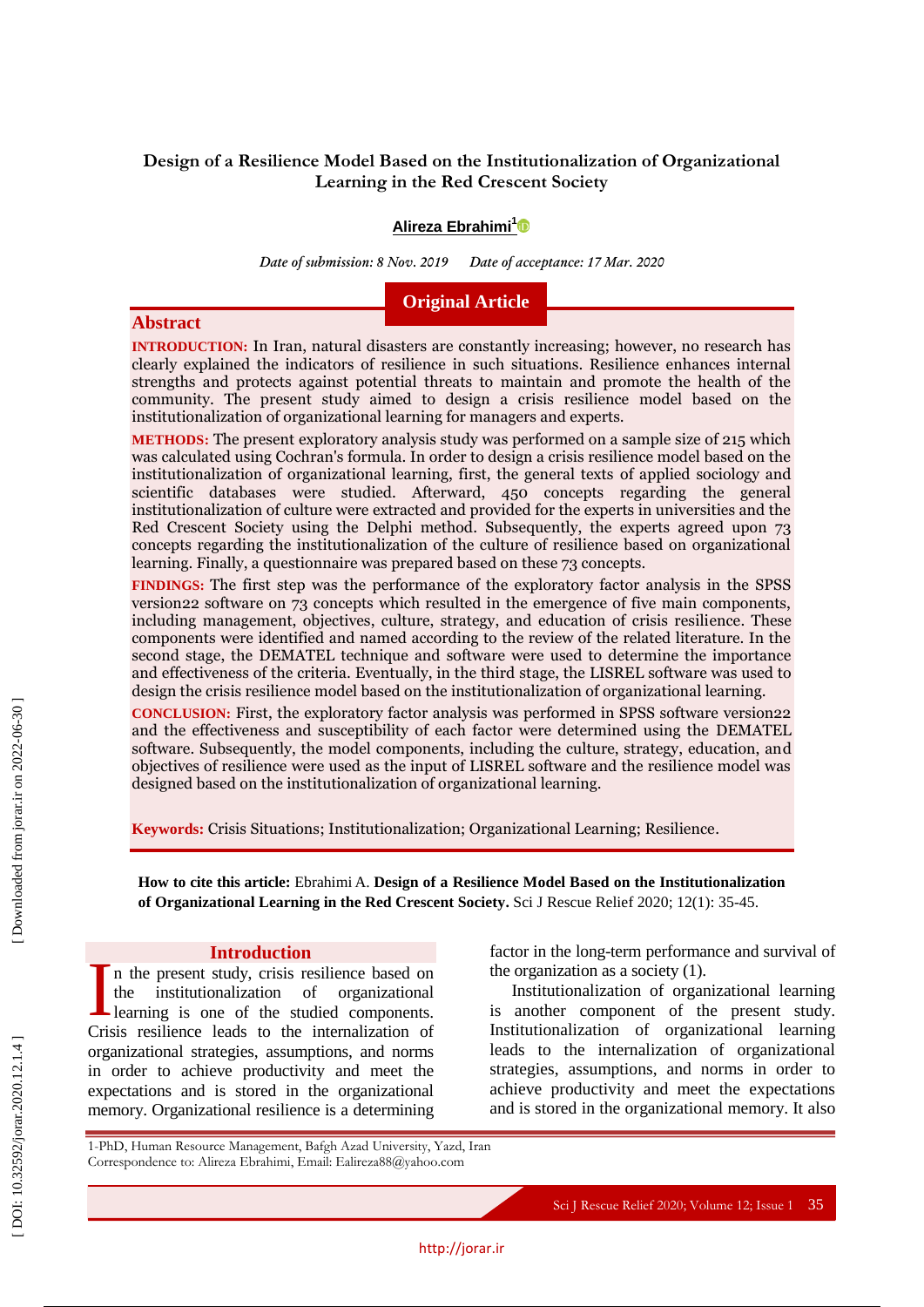provides the best method for the maintenance of success at length, provision of a response to threats, usage of opportunities, and innovation in various ways (2). Moreover, the institutionalization of organizational learning is an influential factor in organizational success and a source of resilience for the employee (3). It is a belief that provides the deepest and most enduring response to social influence and is based on the desire to display the right behavior and thoughts and its acceptance offers an inner reward (4).

The present study aimed to design a crisis resilience model based on the institutionalization of organizational learning. Therefore, the crisis resilience based on the institutionalization of organizational learning was discussed in order to be used in the Red Crescent Organization as one of the most important crisis management organizations in the country. Capability of the Red Crescent staff depends on their acceptance of the education and experience as well as their self education by the observation of the resilience of the managers and supervisors in the organization during search and rescue operations and the specialized training provided by the Red Crescent Society.

Given the challenges facing the aid organizations, the cumulative complexity of natural disasters, the advancement of technology, and the need for managers to be resilient in times of crisis, it is important to note the extent of the improvement of employee resilience. Therefore, the present research aimed to determine if a crisis resilience model can be designed based on the institutionalization of organizational learning.

The term resilience refers to the increase in the tolerance of employees in times of crisis and disaster. Furthermore, institutionalization means the internalization of a value or a belief that is the most stable factor in social influence on individuals and is based on the desire to improve the behaviors and thoughts of the employee and the belief that it will result in an internal reward  $(9)$ .

Stapinski et al. stated that the term institutionalization should not be confused with obedience and imitation. In obedience, one seeks rewards and tries to avoid punishment, and this behavior lasts as long as there is a promise of reward or the threat of punishment. Imitation refers to the attempt of trying to be like an influential person which, like obedience, is not based on inner satisfaction. The aim of imitation is to create a satisfying relationship with the person(s) one tries to imitate and one believes in what s/he is trying to imitate; however, it is not permanent (12). It has been reported that employees with high resilience set higher personal goals and are more committed to those goals than those with low resilience (5).

Lazario (2015) examined the effect of tolerance on the motivation of employees and found that tolerance acted as a sample and self motivation since after observing the result of their tolerance, the employees set new goals that motivate them to make effort and show perseverance. In the end, high resilience creates a good feeling, while the lack of it causes an unpleasant feeling in the employees (11).

In a study, Gorbatov (2018) measured the ability to internalize organizational learning in managers of government, private, and multinational organizations and examined the relationship between the internalized organizational learning ability and organizational performance. The data of the above -mentioned study were randomly collected from 612 industrial managers in India. The results indicated a crisis regarding the ability to internalize organizational learning in Indian managers. Moreover, it was revealed that the managers of IT departments and multinational companies were the most capable of internalizing organizational learning, while managers of engineering departments were the least capable in this regard (6).

Rabindra et al. (2017) in a study investigated the mediating role of organizational learning ability on organizational resilience. They found that organizational learning ability has an important role in organizational resilience (7).

Myburgh (2014) performed a study titled "Development and Validity of the Scale of Resilience and Development of Organizational Learning of School Principals". In the aforementioned study, it was found that the required structure consisted of eight factors, including the creation of an appropriate organizational structure, guidance, and management of a resilient organization, self-assessment of the employees to improve their performance, conflict management, investigation of practices for classroom resilience, adherence to community and the required policies, and education of observation and resilient leadership (10).

Morris (2015) in a study found that men are on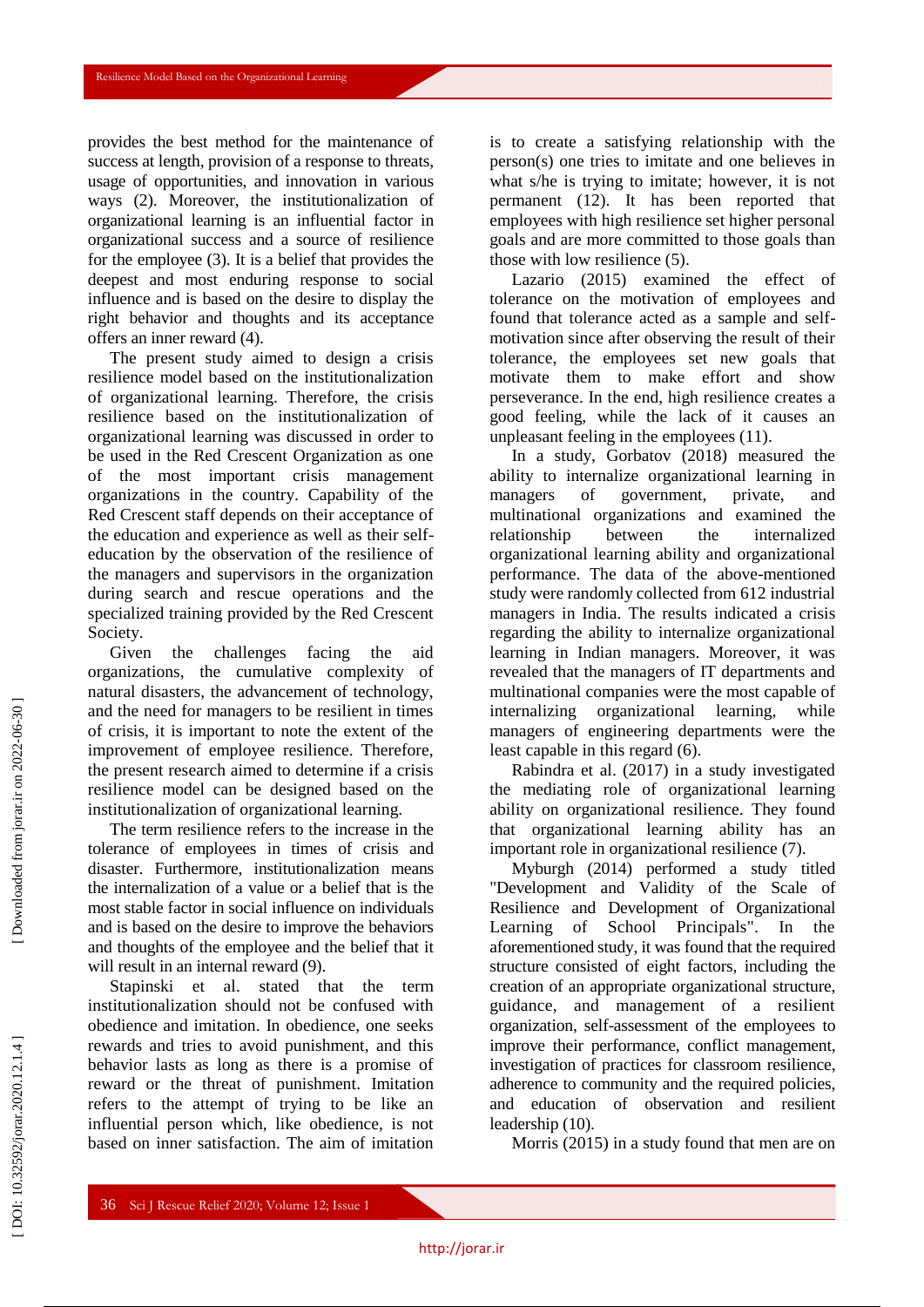average more resilient than women. This gender difference peaks around the age of 30 and decreases in later years (12). Morris et al. (2015) in a study about the institutionalization of organizational citizenship culture identified the mediation of resilience, components of organizational commitment, organizational pride, organizational myths, and succession culture as the criteria of the model for the institutionalization of organizational culture (8).

Based on the results of the above -mentioned studies, it can be concluded that the organizations that institutionalized the orientation of resilience are more likely to experience better organizational growth, development, and performance which increases the resilience of their employees. The present study aimed to design a crisis resilience model based on the institutionalization of organizational learning of managers and experts for the first time. It is hoped that it can help managers to have better individual and organizational performance in society.

#### **Methods**

The present research aimed to design a crisis resilience model based on the institutionalization of organizational learning of managers and experts in the Red Crescent Society throughout the country. Regarding the method of the research, the researcher searched books, scientific texts, websites, and scientific and research journals for the component of resilience and institutionalization of organizational learning; however, the required data could not be found. Therefore, the studies in the field of social sciences and sociology were reviewed in terms of the institutionalization of the culture of resilience and the culture of institutionalization.

In total, 480 components were extracted from these studies which were provided for the experts in universities and the Red Crescent Organization through the Delphi method. Finally, about 73 concepts regarding the institutionalization of the culture of organizational learning and resilience were agreed upon by the experts, and questionnaire was prepared accordingly. Subsequently, a crisis resilience model based on the institutionalization of organizational learning was designed in three stages by three software.

### *Step 1: Exploratory Factor Analysis*

The SPSS software (which version?) was used

to determine the index factors and effective concepts in the design of the model. Exploratory factor analysis is a method that is often used to detect and measure the hidden variance and covariance in the observed measurements. The researchers realized that the exploratory factor analysis can be quite useful in the early stages of the experiment or questionnaire development.

This type of analysis can be calculated in SPSS software version22. According to the exploratory factor analysis on 73 concepts, 5 components were identified as the main components according to the literature review. They included management components, objectives, culture, strategy, and resilience education. Each component consists of the variables that will be mentioned below.

### *Stage 2: Application of DEMATEL Technique and Software*

In the face of complex issues, it is very important for the researcher to explore the interrelationships between the indicators. One of the basic issues that the researchers tackle is modeling the interrelationships between different indicators. One of the suitable methods for structuring is the use of DEMATEL software which is one of the cognitive methods of structuring decision -making problems.

DEMATEL method is based on the graph theory and we can divide the criteria into cause and effect groups to better understand the cause and effect interactions and draw a network of interactions. In this model, groups, criteria, and relationships were the graph edges. After forming the matrix, the calculations were performed on the matrix based on the following steps .

### *A) Normalization of the matrix*

The following equation was used for normalization:

$$
N=zA
$$

Equation 1.

In this equation, A is a pairwise comparison matrix (PCM) and the value of z is calculated using equation 2:

$$
z = 1 / \max \left\{ \max_{1 \leq s} \sum_{j=1}^{n} a_{ij}, \max_{1 \leq j \leq n} \sum_{i=1}^{n} a_{ij} \right\}
$$
 Equation 2.

The N is the unscaled matrix of the pairwise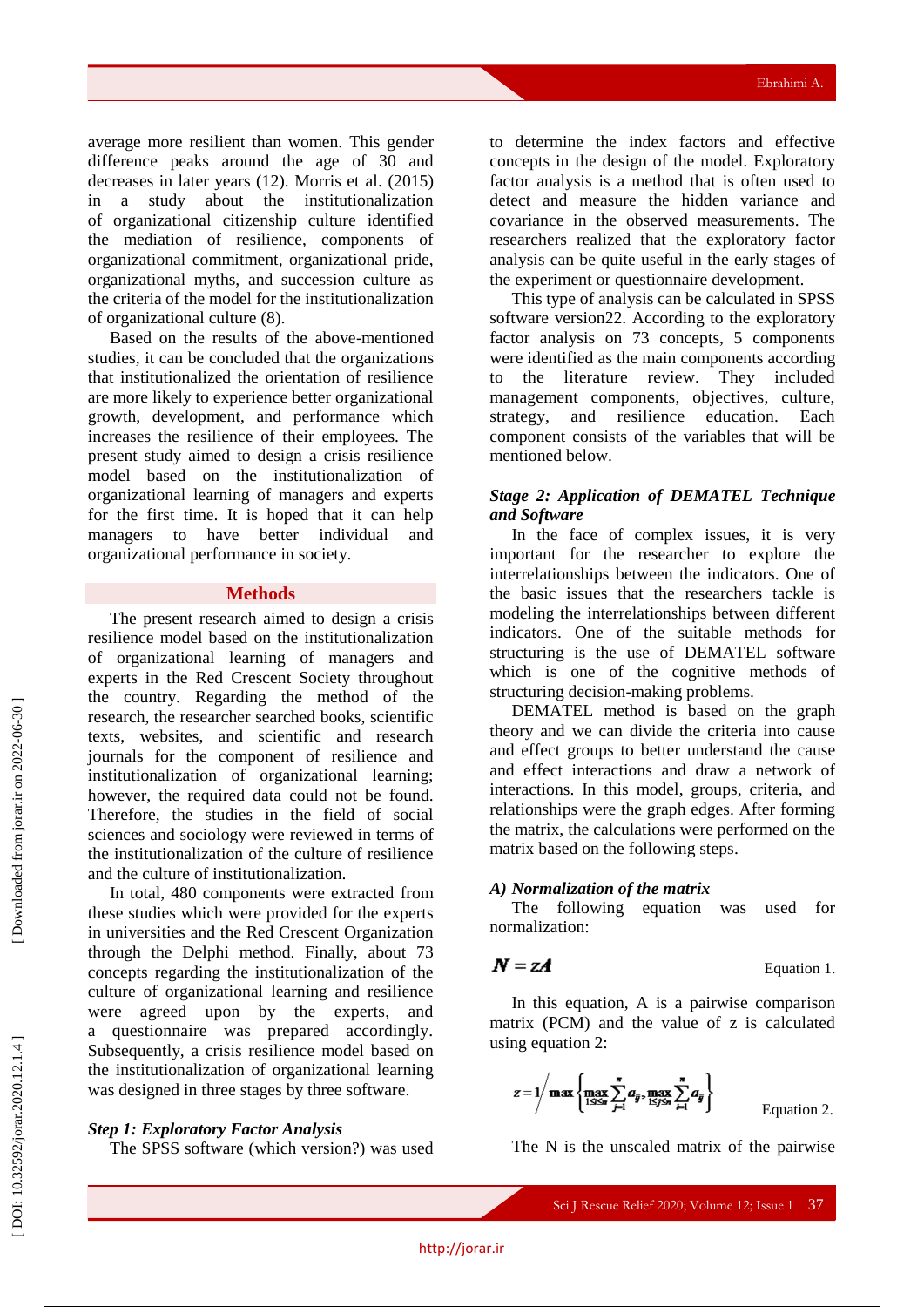comparison of the criteria.

#### *B) Matrix of interrelationships*

Matrix of interrelationships between the criteria was calculated using the following equation:

$$
T = N + N^{2} + ... + N^{k}
$$
  
= N (I + N + ... + N^{k-1})[(I - N)(I - N)^{-1}]  
= N (I - N^{k})(I - N)^{-1} = N (I - N)^{-1} Equation 3.

Which is summarized as:

$$
T = N(I - N)^{-1}
$$
 Equation 4.

Subsequently, the DEMATEL technique was coded and written in MATLAB software version22in order to determine the importance and influence of the components that underlie the design of the model for the institutionalization of organizational learning.

In the third stage, LISREL software was used to design a crisis resilience model based on the institutionalization of organizational learning.

### *Statistical population and sample of the research*

The statistical population consisted of managers and experts of the Red Crescent Society of the country, including 31 general managers and 456 managers from across the country. The sample size was estimated using the Cochran formula.



Equation 5.

In this formula:

n: sample size

N: all the Red Crescent managers

t or z: percentage error of acceptable reliability coefficient

p: the ratio of the population with a certain trait (e.g., male population)

q (1 -p): a ratio of the population without a definite attribute (e.g., female population)

d: desired precision of the estimate or the acceptable error in the estimate

| <b>Table 1.</b> Reliability of the question aires based on the |  |
|----------------------------------------------------------------|--|
| Cronbach's alpha                                               |  |

| <b>Column</b> | <b>Ouestionnaire</b>                               | <b>Cronbach's</b><br>alpha |
|---------------|----------------------------------------------------|----------------------------|
|               | Resilience component                               | 0.82                       |
|               | Institutionalization of<br>organizational learning | 0.73                       |

According to the above -mentioned formula, for a sample size with a population gap of 0.5 (i.e., half of the population has a certain trait, while the other half do not); the value of z should usually be 96.1 and d can be 0.01 or 0.05. To minimalize the error, we consider  $p=q=0.5$ . In the aforementioned formula, the sampling was performed with a confidence level of 25% and a 5% error while the value of p and q were considered to be 50% using the precautionary method. The error of the measuring instrument was 5%; therefore, the sample size was calculated at 215 samples using the above formula.

### *Data collection tools*

In the present study, the resilience questionnaires developed by Vergo et al. (2017) and Patton (2014) were used to collect the required data. This standard questionnaire which consists of 17 items shows how one organizes and implements the methods needed to achieve the expected situations.

In this research, to determine the reliability of each questionnaire separately, a preliminary study was performed on 30 subjects. Subsequently, the collected data were extracted and the Cronbach's alpha values were calculated which are summarized in the table 1, which indicates the high accuracy and reliability of the questionnaires.

### **Findings**

The main research question (i.e., is it possible to design a crisis resilience model based on the institutionalization of organizational learning) can be answered based on the findings.

In order to design a crisis resilience model based on the institutionalization of organizational learning of managers and experts, first, the Delphi method was used to find out the opinion of experts regarding the institutionalizing of the components of organizational learning and culture of resilience. Finally, the experts agreed upon 87 out of the 480 concepts. First, the stages of

DOI: 10.32592/jorar.2020.12.1.4]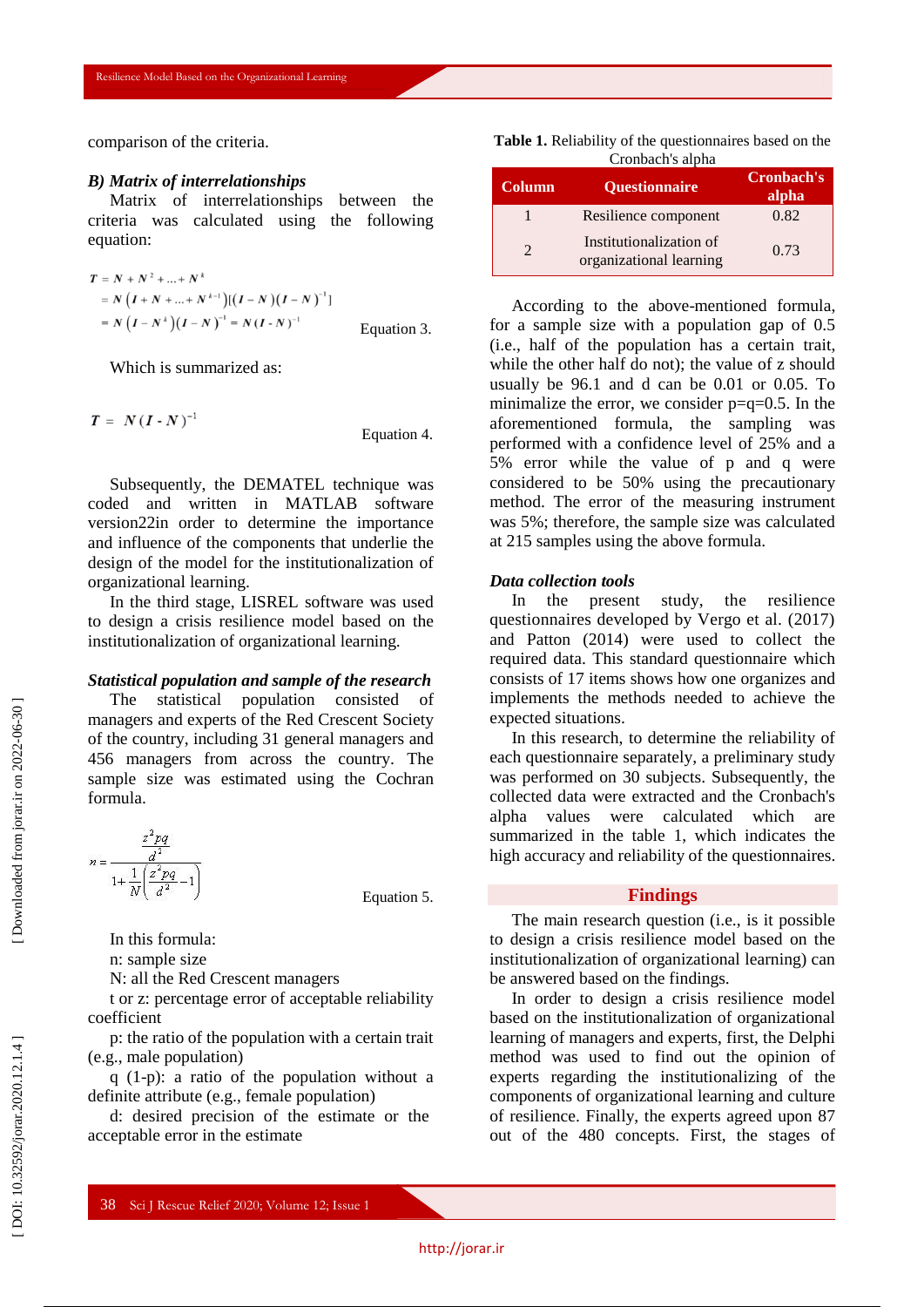designing a crisis resilience model based on the institutionalization of organizational learning are described below.

# *Step 1 . Exploratory factor analysis*

Based on the results of this step, there were five outputs. The first output revealed the value of the software index of the Kaiser -Meyer -Olkin (KMO) measure of sampling adequacy, the value of the Bartlett test statistic (which is an approximation of the Chi -square test), the degree of freedom, and the p -value. Since the value of the software index of KMO was 0.746 (between 0.5 - 1), the number of subjects (sample) was sufficient for factor analysis. Moreover, the p -value of the Bartlett test in the software was less than 5% which indicated that factor analysis was appropriate for the identification of the factor structure and model. Furthermore, the assumption that the correlation matrix was known was rejected.

The second output showed the initial and extracted communalities. Since the initial communalities are the communalities before extracting the concepts, all of them equal one. The larger the values of the extracted communalities, the better the extracted concepts represent the variables. However, if the values of the extracted communalities for the variables were small, it can be omitted. Nevertheless, it should be noted that the variables should be omitted step by step and that the variable which has the least amount of extraction should be deleted first.

The third output, which was called the rotation sums of squared loadings in the software, revealed the eigenvalues of extraction factors by rotation. In this analysis, five factors had an eigenvalue greater than three and remained in the analysis. (Since there were too many variables the number three was selected to limit the number of factors which certainly increased the number of effective variables in each factor. However, if the number one had been selected, the number of factors would have increased significantly which would have reduced the influential variables in each factor. Reduction of the influential variables in each factor would make it difficult to name these factors and increase the possible effect of one variable on several factors resulting in the incorrect analysis of the impact of a variable on a factor. Therefore, the number of factors is limited which makes it possible to perform the correct analysis).

These five factors can explain approximately 50% of the variance variability of the variables. It should be noted that in the rotation of the remaining factors, the ratio of the total change explained by these five factors was almost constant. However, unlike the non -rotation method, anyway, in the factor rotation method, each factor is a fifth higher percentage of change. (Approximately 50) Explains that the factors explain almost the same proportion of changes. This feature is called the Varimax rotation which distributes the changes evenly among the factors.

The third output contained three parts. The first part, which was called the initial eigenvalues, determined the factors that remained in the analysis (factors that had an eigenvalue of less than one were excluded from the analysis). Factors that were excluded from the analysis were the factors whose presence did not further explain the variance. The second part, entitled extraction sums of squared loadings, was about the eigenvalues of extraction factors without rotation .

The fourth output showed the component matrix, which included the factor loadings of each variable. Moreover, the fifth output showed the rotated matrix of the concepts. The higher absolute values of the coefficients indicate the greater role of the relevant factor in the total variations of the variable.

As mentioned in the third part of factor analysis, in this analysis, five factors have eigenvalues greater than three and remain in the analysis. (Since there were too many variables the

|         |                     |  | <b>Table 2.</b> Valifical folation of the concepts of the model of institutionalization of organizational realing |                      |  |                                                        |                                          |                                                        |  |  |
|---------|---------------------|--|-------------------------------------------------------------------------------------------------------------------|----------------------|--|--------------------------------------------------------|------------------------------------------|--------------------------------------------------------|--|--|
|         | Initial eigenvalues |  |                                                                                                                   | <b>Least squares</b> |  |                                                        | <b>Rotation sums of squared loadings</b> |                                                        |  |  |
| nponent | Total               |  | Percentage Cumulative<br>of variance percentages Total                                                            |                      |  | Percentage Cumulative Total<br>of variance percentages |                                          | <b>Percentage Cumulative</b><br>of variance percentage |  |  |

**Table 2.** Varimax rotation of the concepts of the model of institutionalization of organizational learning

| ponent         | <b>Total</b> | <b>Percentage</b><br>of variance | <b>Cumulative</b><br><b>percentages</b> | <b>Total</b> | Percentage<br>of variance | <b>Cumulative</b><br>percentages | <b>Total</b> | <b>Percentage</b><br>of variance | <b>Cumulative</b><br>percentages |
|----------------|--------------|----------------------------------|-----------------------------------------|--------------|---------------------------|----------------------------------|--------------|----------------------------------|----------------------------------|
|                | 18.930       | 25.931                           | 25.931                                  | 18.930       | 25.931                    | 25.931                           | 16.040       | 21.972                           | 21.972                           |
|                | 6.725        | 9.212                            | 35.143                                  | 6.725        | 9.212                     | 35.143                           | 8.197        | 11.229                           | 33.201                           |
|                | 4.458        | 6.107                            | 41.251                                  | 4.458        | 6.107                     | 41.251                           | 4.700        | 6.438                            | 39.639                           |
| $\overline{4}$ | 3.626        | 4.967                            | 46.217                                  | 3.626        | 4.967                     | 46.217                           | 4.534        | 6.210                            | 45.89                            |
| 5 <sup>5</sup> | 3.423        | 4.688                            | 50.906                                  | 3.423        | 4.688                     | 50.906                           | 3.691        | 5.056                            | 50.906                           |
|                |              |                                  |                                         |              |                           |                                  |              |                                  |                                  |

Co<sub>1</sub>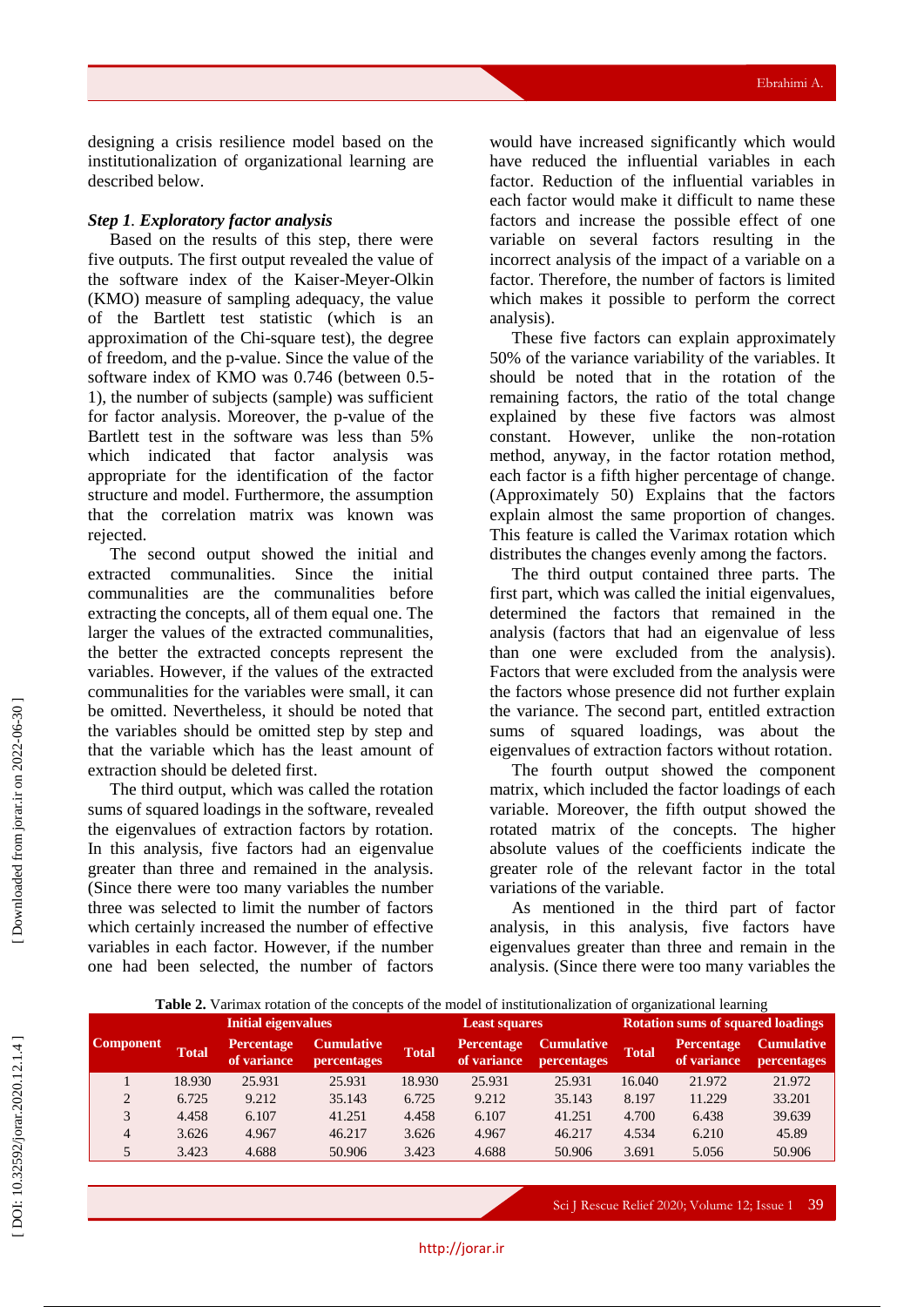number three was selected to limit the number of factors which certainly increased the number of effective variables in each factor. However, if the number one had been selected, the number of factors would have increased significantly which would have reduced the influential variables in each factor. Reduction of the influential variables in each factor would make it difficult to name these factors and increase the possible effect of one variable on several factors resulting in the incorrect analysis of the impact of a variable on a factor. Therefore, the number of factors is limited which makes it possible to perform the correct analysis).

These five factors can explain approximately 50% of the variance variability of the variables. It should be noted that in the rotation of the remaining factors, the ratio of the total change explained by these five factors was almost constant. However, unlike the non -rotation method, although, in the factor rotation method, each factor is a fifth higher percentage of change. (Approximately 50) Explains that the factors explain almost the same proportion of changes.

Given the factor analysis of 73 effective concepts in the institutionalization of the culture of organizational learning, five components were the main components of identification of the remaining factors. It is difficult to interpret the factor loadings without rotation; therefore, we rotated the factors to increase their interpretability.

These five factors should be named according to the literature review. Each component included a concept that will be explained. Component number one (resilience culture) included the concepts of creation of a culture of learning together, creation of a culture of trial and error and ways to improve them, creation of the culture of trust in the organization, creation of creative dialogue in the organization, usage of the method of coaching in the organization to enhance learning, creation of a culture of asking questions in the organization, and creation of a unit for the scientific and practical problems of work.

Component number two (resilience management) included (managerial) concepts of creation of a clear vision to promote learning, administration of tests to evaluate learning, make the learning of the staff influential on their career, creation of problem -solving skills and open attitudes, managers' commitment to the

improvement of education, identification of the source of information flows to take advantage of it, reduction of the number of middle managers for the quick access to information.

Component number three (resilience strategy) included modification of cumbersome administrative regulations regarding education, the definition of organizational learning as a job requirement, development of learning strategies in the organization, improvement of individual abilities regarding the use of modern technologies, consideration of organizational learning as intangible assets of the organization, inclusion of an education plan in the articles of association and the strategic plan.

Component number four (resilience education) included encouragement of team learning, creation of a group on social media for access to educational resources, the involvement of people to assist learning, consideration of the people's perception of learning, cooperation with knowledge enterprise, and knowledge acquisition and learning facilitation system.

Component number five (resilience objectives) included the concepts of participation of individuals in the establishment of objectives, defiance of the old norms in the organization, creation of a common understanding of organizational learning, emphasis on goals, encouragement of superior products and services, belief in individual abilities, and documentation and expression of the relationship between new learning behaviors and organizational successes.

### *Step 2. Application of DEMATEL technique and software*

The DEMATEL technique and software were used for the determination of the level of importance and effectiveness of the criteria for designing a crisis resilience based on the institutionalization of organizational learning.

## *Selection of components of the crisis resilience model based on institutionalization of organi zational learning*

First, of the importance and effectiveness of the criteria (components) were determined through the DEMATEL technique and software. Subsequently, in order to evaluate the effect of the criteria on the goal, which was to design a model for the institutionalization of organizational learning, five criteria were used that are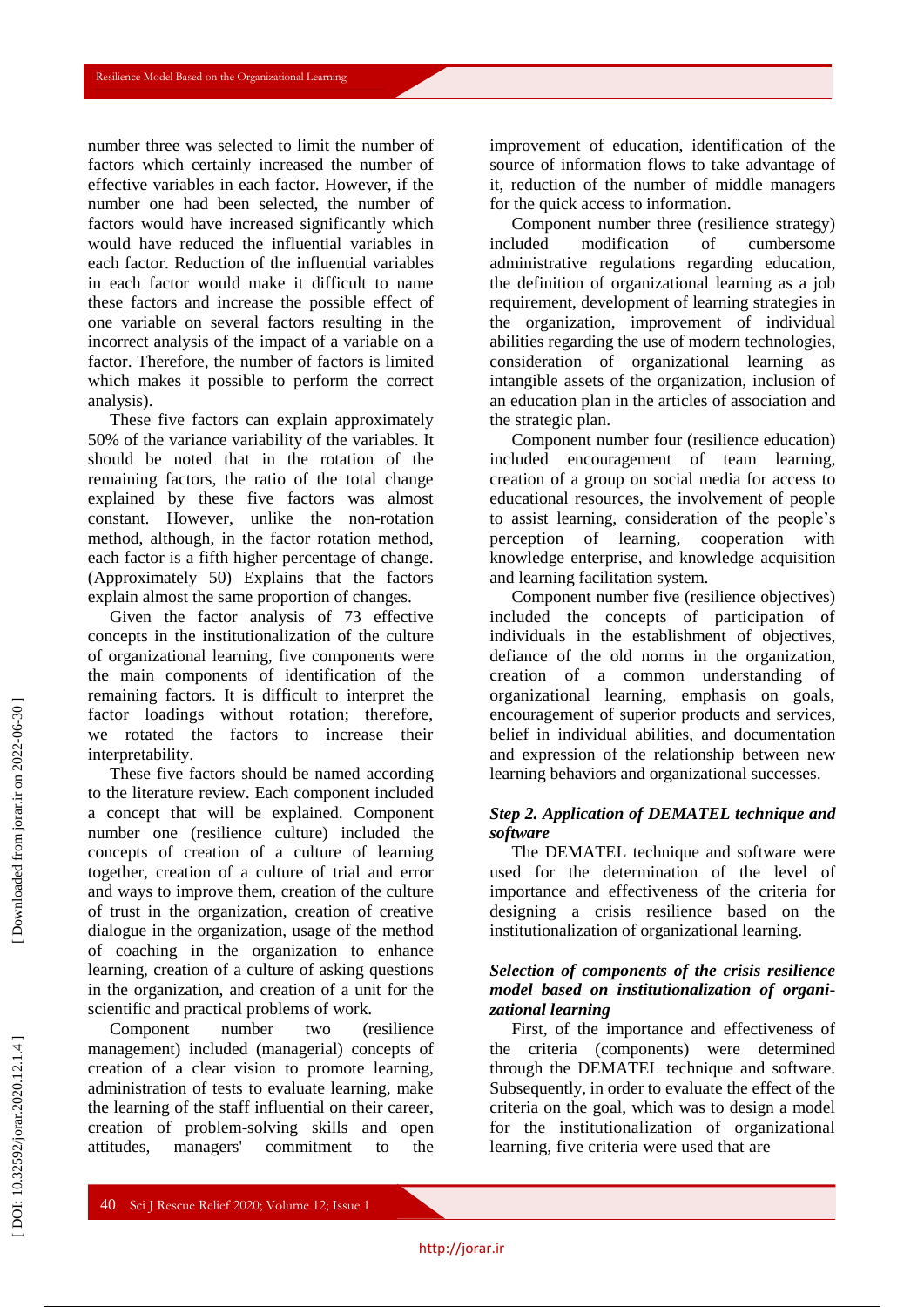| <b>Table 5.</b> The Criteria |                |        |  |  |  |  |  |
|------------------------------|----------------|--------|--|--|--|--|--|
| <b>Name</b>                  | <b>Symbol</b>  | Number |  |  |  |  |  |
| Resilience culture           | C <sub>1</sub> |        |  |  |  |  |  |
| Resilience management        | C <sub>2</sub> |        |  |  |  |  |  |
| Resilience strategy          | $C_3$          |        |  |  |  |  |  |
| Resilience education         | $C_4$          |        |  |  |  |  |  |
| Resilience objectives        | C.             |        |  |  |  |  |  |

### **Table 3.** The Criteria

### introduced in Table 3.

The criteria were evaluated by 25 experts. Table 3 shows the pairwise comparison of the experts. In these matrices,  $x_{ij}$  is the opinion of each expert and  $x_{ii}=(i=1, 2, 3, \ldots, n)$  is equal to zero (the main diameter is zero). In order to consider the opinion of all the experts, their arithmetic mean was calculated according to equation 6.

$$
z = \frac{x^1 + x^2 + x^3 + \dots + x^p}{p}
$$
 Equation 6.

In this formula, p is the number of experts and  $x^1$ ,  $x^2$ ,  $x^p$  are the PCM of expert<sup>1</sup>, expert<sup>2</sup> and expert<sup>p</sup>, respectively.

Table 4 summarizes the mean values of pairwise comparisons.

Equations 7 and 8 were used to normalize the resulting matrix:

 $H_{ij} = \frac{\tilde{z_{ij}}}{r}$ 

Equation 7.

The r is calculated using the following formula:

$$
r = \max_{1 \le i \le n} (\sum_{j=1}^n z_{ij})
$$
 Equation 8.

After calculation of the above matrixes, the total -relation fuzzy matrix was obtained according to the equation 9.

 $T = lim_{k \to +\infty} (H^1 + H^2 + \dots + H^k) = H \times (I - H)^{-1}$ Equation 9.

In this formula, I represents the identity matrix. The table 6 shows the T matrix.

The next step was to obtain the sum of the rows and columns of the T matrix. Sum of the rows and columns were calculated according to equation 10 and 11.

$$
(D)_{n \times 1} = [\sum_{j=1}^{n} T_{ij}]_{n \times 1}
$$
 Equation 10.

$$
(R)_{1 \times n} = [\sum_{i=1}^{n} T_{ij}]_{1 \times n}
$$
 Equation 11.

Here, D and R are the matrixes  $n \times 1$  and  $1 \times n$ , respectively.

| Table 4. Mean values of the opinions of all the experts |          |          |                |      |      |  |  |  |  |
|---------------------------------------------------------|----------|----------|----------------|------|------|--|--|--|--|
| Mean values of the opinions of the experts              | C1       | しっ       | $\mathbf{C}_3$ |      |      |  |  |  |  |
|                                                         | $\theta$ | 2.84     | 2.81           | 2.8  | 2.60 |  |  |  |  |
|                                                         | 1.28     | $\left($ | 2.48           | 2.6  | 2.64 |  |  |  |  |
| $C_{3}$                                                 | 1.36     | 1.24     |                | 2.13 | 2.56 |  |  |  |  |
|                                                         | 1.27     | 1.26     | 1.27           |      | 2.68 |  |  |  |  |
|                                                         | 1 23     | 1.27     | 1 23           | 26   |      |  |  |  |  |

|  |  |  | <b>Table 5.</b> Normalized submatrices |
|--|--|--|----------------------------------------|
|--|--|--|----------------------------------------|

| <b>Normalized submatrices</b> | U    | C,   | U٩   | Č4   |      |
|-------------------------------|------|------|------|------|------|
|                               |      | 0.26 | 0.25 | 0.25 | 0.24 |
| C,                            | 0.12 |      | 0.22 | 0.24 | 0.24 |
| $C_3$                         | 0.12 | 0.11 |      | 0.19 | 0.23 |
| $\rm{C_4}$                    | 0.12 | 0.11 | 0.11 |      | 0.24 |
|                               | 0.11 | 0.11 | 0.11 | 0.11 |      |

| <b>Table 6.</b> Total relation matrix |      |                |            |      |                |  |  |  |  |  |
|---------------------------------------|------|----------------|------------|------|----------------|--|--|--|--|--|
| <b>Total relation matrix</b>          |      | $\mathbf{C}_2$ | $\bf{C}_3$ |      | $\mathrm{C}_5$ |  |  |  |  |  |
|                                       | 0.30 | 0.56           | 0.62       | 0.67 | 0.75           |  |  |  |  |  |
| $C_{2}$                               | 0.35 | 0.29           | 0.51       | 0.56 | 0.64           |  |  |  |  |  |
| $C_3$                                 | 0.31 | 0.34           | 0.27       | 0.47 | 0.56           |  |  |  |  |  |
| $C_4$                                 | 0.29 | 0.32           | 0.35       | 0.28 | 0.53           |  |  |  |  |  |
|                                       | 0.25 | 0.28           | 0.31       | 0.34 | 0.28           |  |  |  |  |  |

Sci J Rescue Relief 2020; Volume 12; Issue 1 41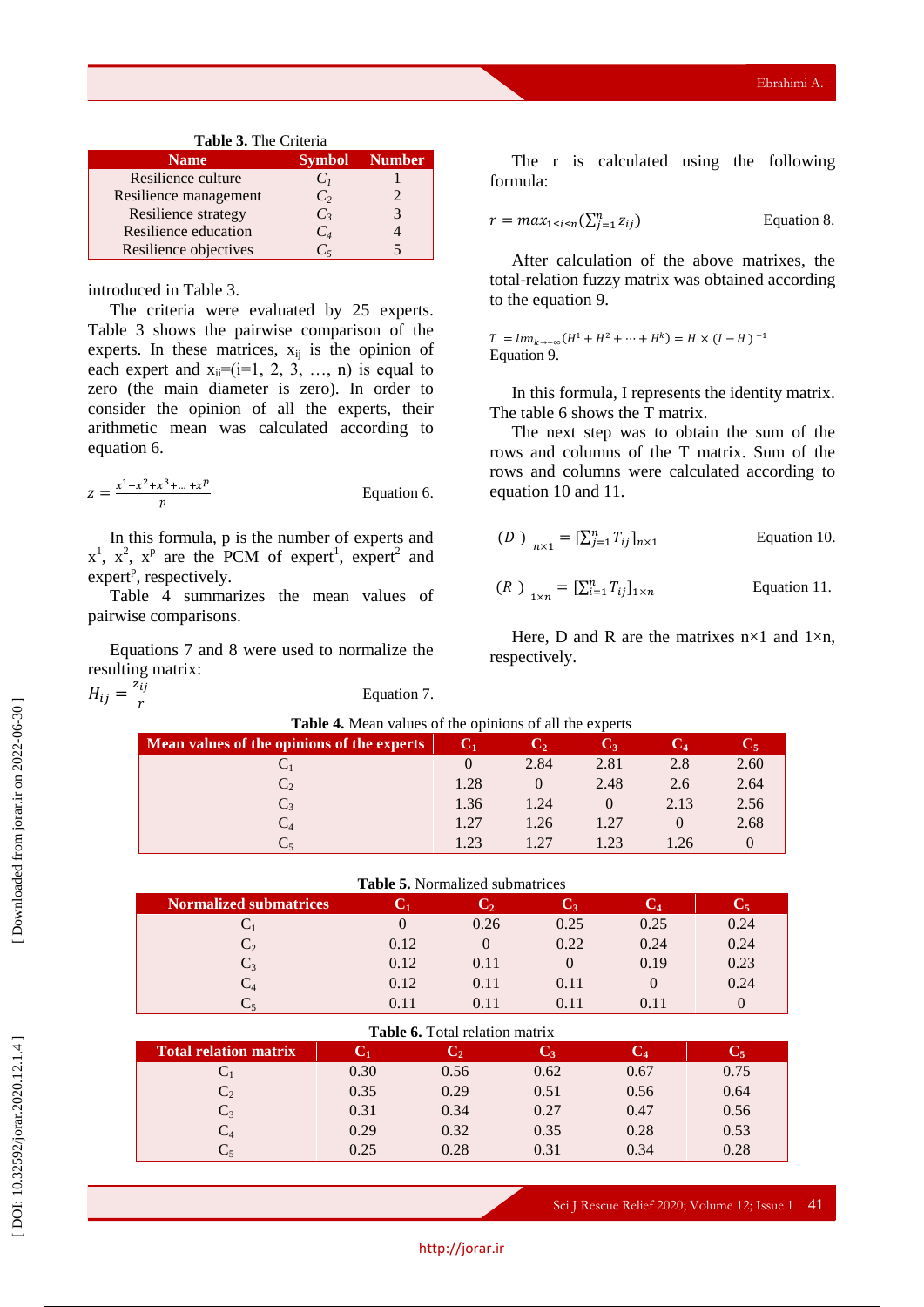**Table 7.** Importance and effectiveness of the

|                 | criteria |         |
|-----------------|----------|---------|
| <b>Criteria</b> | $Di+Ri$  | Di-Ri   |
| Criteria 1      | 4.40     | 1.39    |
| Criteria 2      | 4.15     | 0.56    |
| Criteria 3      | 4.02     | $-0.11$ |
| Criteria 4      | 4.08     | $-0.54$ |
| Criteria 5      | 4.23     | $-1.30$ |

The next step was to determine the importance of the indicators  $(D_i+R_i)$  and the relationship between the criteria  $(D_i - R_i)$ . If  $D_i - R_i > 0$ , the relevant criterion is effective and if  $D_i - R_i < 0$ , the relevant criterion is susceptive. The table 7 shows Di -Ri and Di+Ri.

## *Step 3. Design of a crisis resilience model based on the institutionalization of organizational learning using LISREL software*

There are five underlying components for the design of the model, including components of resilience strategy, resilience objectives, resilience management, resilience education, and resilience culture. Moreover, the importance and effectiveness of the criteria were determined through the DEMATEL technique and software. The output of DEMATEL software was used as input for LISREL software for the design of a crisis resilience model based on the institutionalization of organizational learning. (Figure 1)

In this model, the values of the goodness of fit index and the adjusted goodness of fit index were 0.92 and 0.86, respectively. Closeness of the values of the indicators indicates the better fit of the model; therefore, the proposed model had a good fit. The following table summarizes the fit indicators of the crisis resilience model based on the institutionalization of organizational learning *.*

# *Factor analysis of resilience questionnaire based on the institutionalization of organizational learning*

The standard factor loading of confirmatory factor analysis for the evaluation of the strength of the relationship between each factor (latent variable) and its observed variables (i.e., questionnaire items, including the resilience culture, resilience education, resilience strategy, and resilience objectives) in all cases was greater than 0.3. Therefore, the operating structure of the questionnaire can be confirmed.

After calculating the standard factor loading, a significance test should be performed. Based on the results shown in the figure below, the factor loading of the t -statistic of the evaluation indices of each of the studied aspects with a 5% confidence level was greater than 1.96.

The normal chi-square index for the abovementioned model was calculated as follows:

$$
\frac{x^2}{df} = \frac{247.13}{113} = 2.187
$$

Moreover, since the root mean square approximation index was 0.038, the model has a good fit. Moreover, the other goodness -of-fit indices were within the accepted range which is shown in Table 9.

RMSEA: root mean square error of approximation, GFI: goodness of fit index, AGFI: adjusted goodness of fit index, NFI: normed fit index, NNFI: non -normed fit index, IFI: incremental fit index

### **Discussion and Conclusion**

The present study aimed to design a resilience model based on the institutionalization of organizational learning in the Red Crescent Society. The main research question was whether it is possible to design a resilience model based on the institutionalization of organizational learning? The answer to this question can be summarized as follows: first, after the collective agreement on 73 concepts through the Delphi method, five main components were identified, including resilience management, resilience objectives, resilience culture, resilience strategy, and resilience education. The components were named according to the review of the related literature.

Afterward, the five components of the crisis resilience model design as well as the level of importance and effectiveness of the criteria, which were determined through the DEMATEL technique and software, were used as an input or the LISREL software to design the research model.

Results of a study performed by DeWitz SJ, Woolsey ML et al., define resilience capacity as a capacity that continuously overcomes challenges and identifies new opportunities (12) which is similar to the component of resilience strategy in the present study. Moreover, based on the findings of a study conducted by Stapinski LA, the capacity of a system is defined by its potential to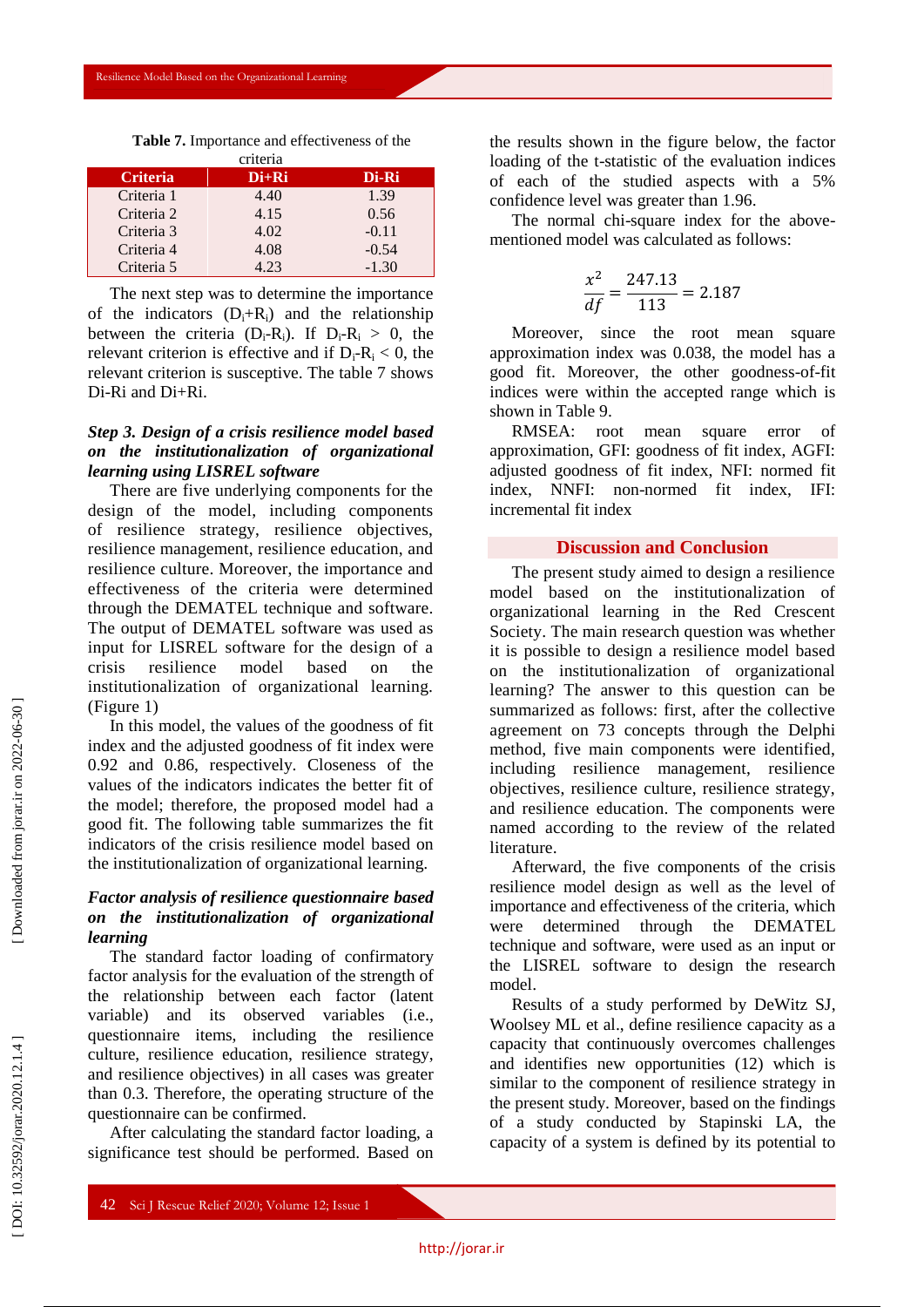

**Figure 1.** Research model and the relationship between research variables in the structural equation model

### http://jorar.i r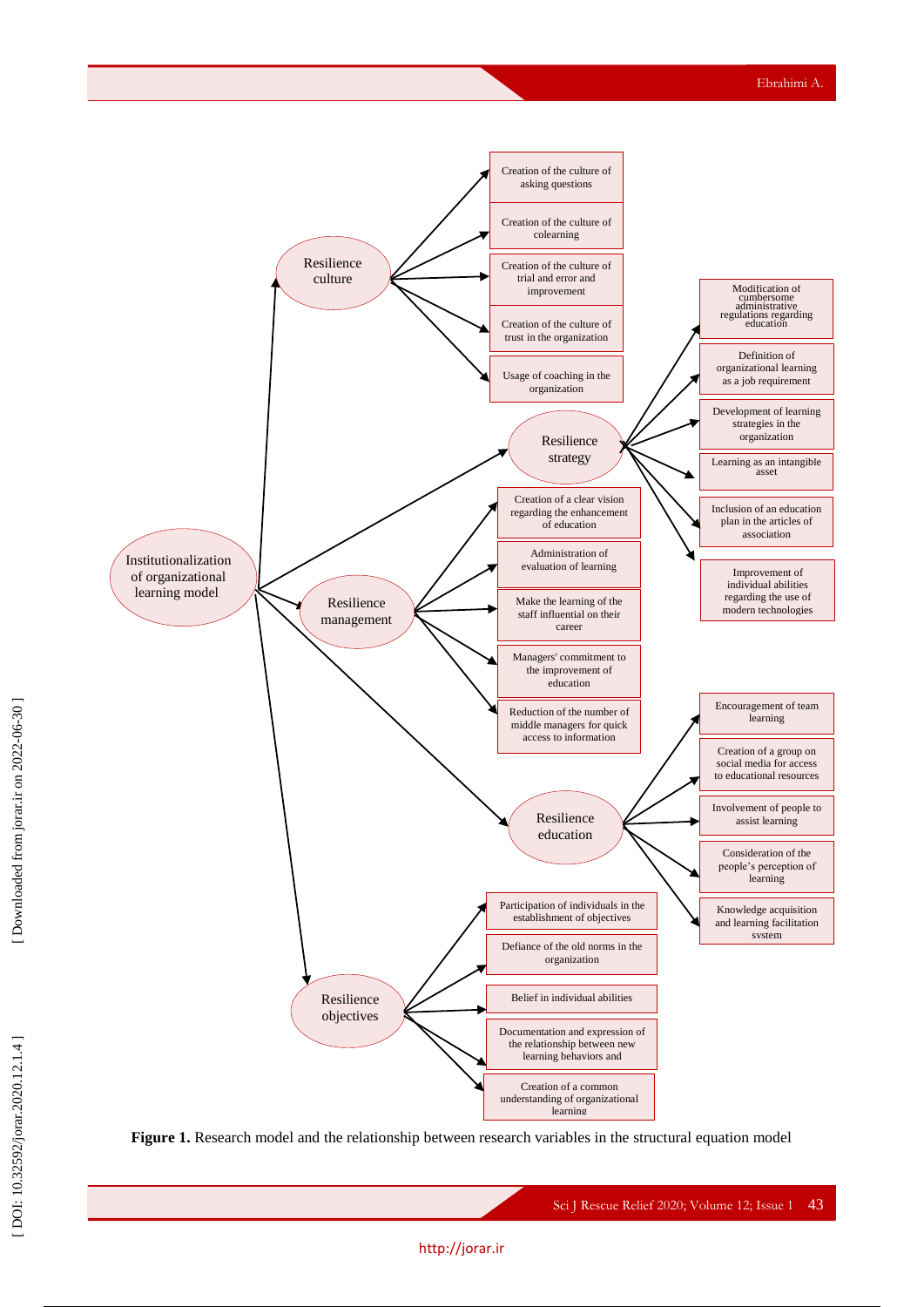| of the endire reditioned model caped on the increasionalization or organizational realizing |                   |  |  |  |  |  |
|---------------------------------------------------------------------------------------------|-------------------|--|--|--|--|--|
| <b>Fit indices</b>                                                                          | <b>Estimation</b> |  |  |  |  |  |
| Goodness of fit index                                                                       | 0.92              |  |  |  |  |  |
| Adjusted goodness fit index                                                                 | 0.86              |  |  |  |  |  |
| p-value                                                                                     | 1.000             |  |  |  |  |  |
| Root mean square error of approximation                                                     | 0.083             |  |  |  |  |  |
| Chi-square $(x^2)$                                                                          | 185.8             |  |  |  |  |  |
| Degree of freedom                                                                           | 85                |  |  |  |  |  |
|                                                                                             |                   |  |  |  |  |  |

**Table 8.** Fit indices of the crisis resilience model based on the institutionalization of organizational learning

|  |  |  | <b>Table 9.</b> Goodness of fit indices of factor analysis of resilience questionnaire $P < 0.05$ |  |  |
|--|--|--|---------------------------------------------------------------------------------------------------|--|--|
|  |  |  |                                                                                                   |  |  |

| <b>Goodness of fit</b> | <b>RMSEA</b> | eft   | AGFL  | NRT  | NNRT  | RT   |
|------------------------|--------------|-------|-------|------|-------|------|
| Acceptable values      | < 0.1        | > 0.9 | > 0.9 | >0.9 | > 0.9 |      |
| Calculated values      | 0.038        | 0.96  | 0.94  | 0.98 | 0.91  | 0.95 |

adapt through stability or change to achieve an acceptable level of functionality and structure, defiance of the foundation of authoritarian values in the organization, comprehensive perception of organizational learning, focus on goals, and pride in achievements (5) which is consistent with the component of resilience objectives in the present study. One model of individual resilience is the Antonovsky's model which consists of three components:

### *Comprehensibility*

The extent to which a person understands the world in an orderly manner and understands the problems s/he faces clearly.

#### *Manageability*

The degree to which a person believes that the resources needed to succeed are at their disposal or at the disposal of others on whom the person relies.

#### *Significance*

The extent to which a person feels that the problems and needs posed by life are valuable challenges of commitment and engagement (5) that conform to the five components of the present research model, including learning objectives, learning management, learning strategy, and learning culture.

According to the results, it is suggested that the Red Crescent Society develop strategies and perspectives based on the five underlying components of crisis resilience in order to improve crisis resilience in its employees.

### **Acknowledgments**

The author would like to express his gratitude to the officials and reviewers of the Journal of Rescue and Relief for their responsible answers and great patience.

### **Conflict of Interests**

The authors declare that they have no conflict of interest regarding the publication of the current study.

### **References**

- 1 . Aguinis H, Kraiger K. Benefits of training and development for individuals and teams, organizations, and society. Ann Rev Psychol 2009; 60: 451 -74.
- 2 . Nafukho FM, Graham CM, Muyia MH. Determining the relationship among organizational learning dimensions of a small ‐size business enterprise. J Eur Indust Train 2009; 33(1): 32 -51.
- 3 . Lin HF. Effects of extrinsic and intrinsic motivation on employee knowledge sharing intentions. J Inform Sci 2007; 33(2): 135 -49.
- 4 . Redmond BR. Self-efficacy and social cognitive theories. Confluence. Available at: URL: https://wikispaces.psu.edu/display/psych484/7.+self efficacy+and+social+cognitive+theories; 2016.
- 5 . Stapinski LA, Abbott MJ, Rapee RM. Evaluating the cognitive avoidance model of generalized anxiety disorder: Impact of worry on threat appraisal, perceived control, and anxious arousal. Behav Res Ther 2010; 48(10): 1032 -40.
- 6 . Gorbatov S, Khapova SN, Lysova EI. Personal branding: interdisciplinary systematic review and research agenda. Front Psychol 2018; 9: 2238.
- 7 . Pradhan RK, Jena LK, Singh SK. Examining